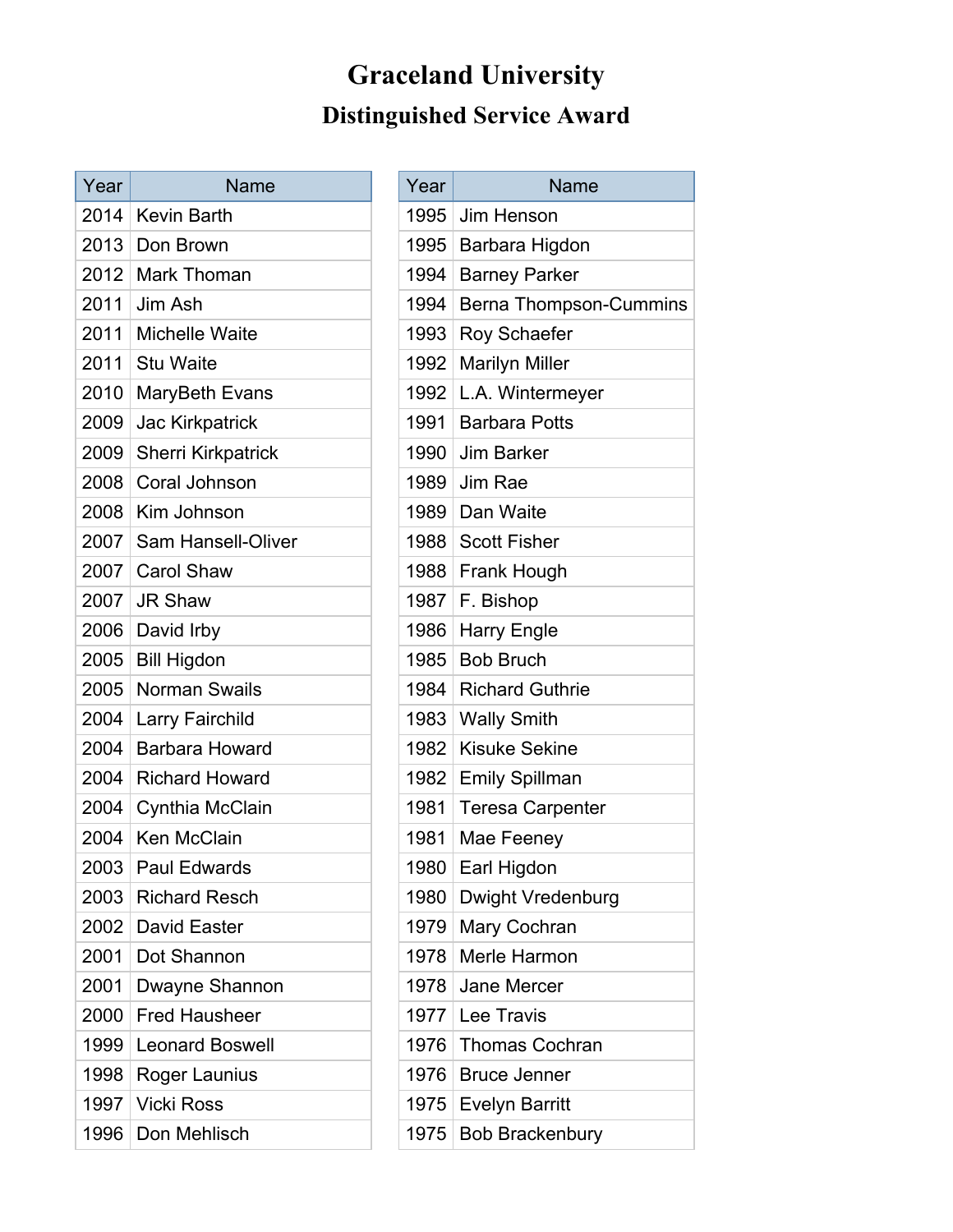# **Graceland University Distinguished Service Award**

| Year | Name                    |
|------|-------------------------|
| 1974 | <b>Paul Roberts</b>     |
| 1973 | <b>Kenneth Keown</b>    |
| 1973 | Sandy Sandage           |
| 1972 | Kelley Anderson         |
| 1972 | <b>Arthur Church</b>    |
| 1971 | <b>Wallace Smith</b>    |
| 1970 | <b>Charles Grabske</b>  |
| 1969 | Dr. David B. Carmichael |
| 1969 | Malcolm Ritchie         |
| 1968 | Ray Carmichael          |
| 1967 | <b>Roy Cheville</b>     |
| 1967 | Milton Young            |
| 1966 | Lemuel Curry            |
| 1965 | Deane Edwards           |
| 1965 | Ed Gleazer              |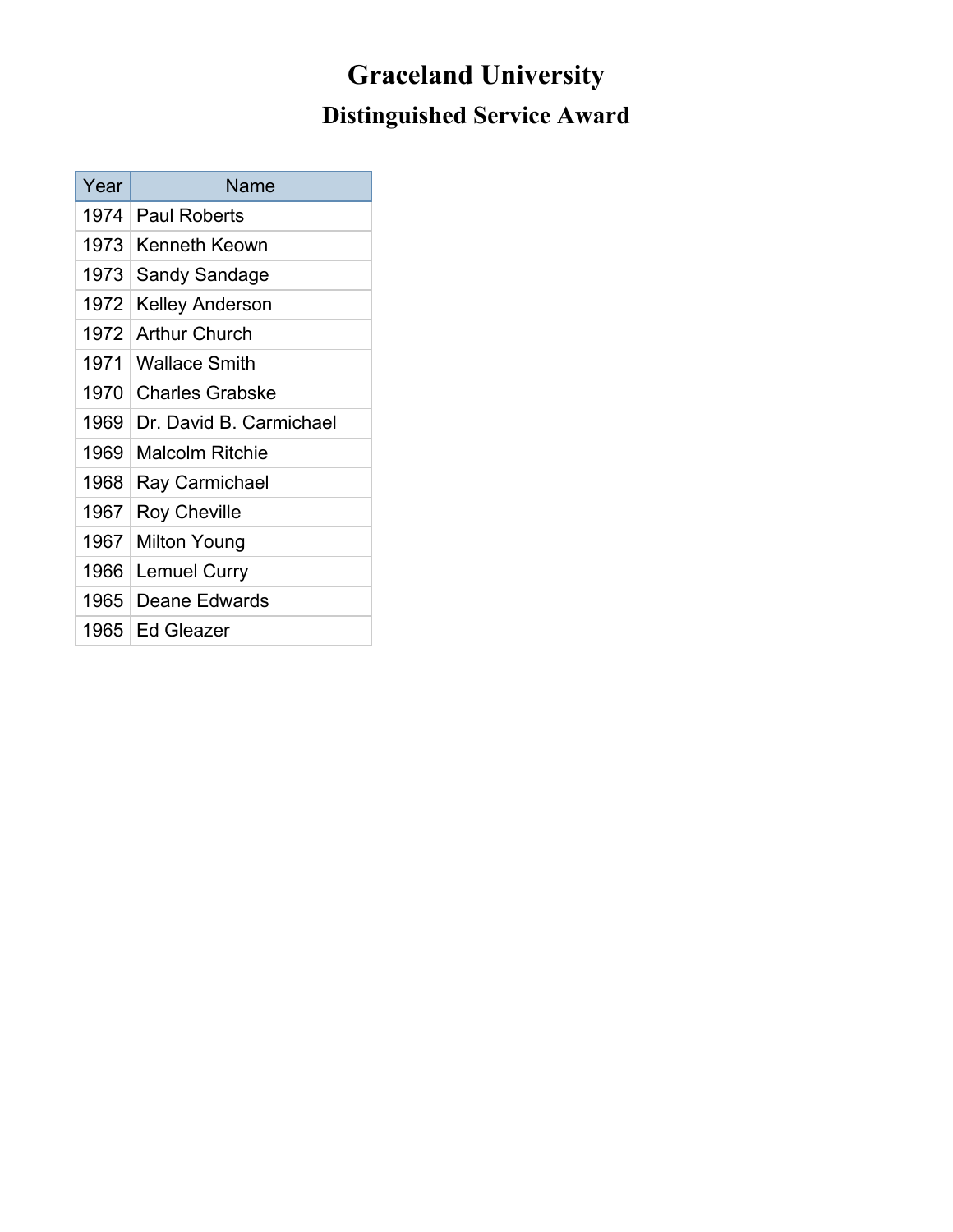# **Graceland University Graceland Award of Recognition**

| Year | <b>Name</b>                                     |      | Year | Name                       |  |
|------|-------------------------------------------------|------|------|----------------------------|--|
| 2014 | <b>Cal Closson</b>                              |      | 1994 | <b>Byron Constance</b>     |  |
| 2013 | 1994<br><b>Everett Graffeo</b><br>Laurie Heintz |      |      |                            |  |
|      | 2013   Randy Heintz                             |      | 1994 | Velma Ruch                 |  |
| 2012 | Joe Booz                                        |      | 1994 | Wayne Thompson             |  |
| 2011 | Carolyn Otis                                    |      | 1993 | <b>Arthur Kensler</b>      |  |
| 2011 | <b>Dick Otis</b>                                |      | 1993 | <b>Cherry Newcom</b>       |  |
| 2010 | Riri Mariteragi                                 | 1993 |      | Wanda Talcott Ingram       |  |
| 2009 | Orman Brooner                                   |      | 1993 | <b>Hal Talcott</b>         |  |
| 2009 | <b>Colleen Brooner</b>                          |      | 1992 | Alice Long                 |  |
| 2008 | <b>Chris Bridge</b>                             |      | 1992 | Aubery Long                |  |
| 2008 | <b>Tracy Bridge</b>                             |      | 1992 | Ella Wiley                 |  |
| 2007 | Joe Madaffari                                   |      | 1992 | <b>John Wiley</b>          |  |
| 2005 | Don Compier                                     |      | 1991 | <b>Bob Anderson</b>        |  |
| 2004 | <b>Denise Dudley</b>                            |      | 1991 | Doris Anderson             |  |
| 2003 | Joe Shelton                                     |      | 1991 | Janet Barnhard             |  |
|      | 2002 Lee Ackerley                               |      | 1991 | <b>Bill Barnhard</b>       |  |
| 2002 | <b>Bob Ackerley</b>                             |      | 1990 | Jan Fitzgerald             |  |
| 2001 | <b>Patricia Hettrick</b>                        |      | 1990 | <b>Bob Fitzgerald</b>      |  |
| 2001 | <b>Richard Hettrick</b>                         |      | 1990 | Denise Leichter            |  |
| 2000 | <b>Floyd Young</b>                              |      | 1990 | Roy Lockyer                |  |
| 1999 | <b>Marvel Hansen</b>                            |      | 1990 | <b>Shirley Remmenga</b>    |  |
| 1999 | Clara E. Morrell                                |      | 1989 | Jim Braby                  |  |
| 1999 | John Rasmussen                                  |      | 1989 | Carol Kuhn                 |  |
| 1999 | Mary Anne Rasmussen                             |      | 1989 | Lowell Kuhn                |  |
| 1998 | <b>Beverly Hickman</b>                          |      | 1988 | <b>Christy Christenson</b> |  |
| 1998 | Donald Hickman                                  |      | 1988 | <b>Charlotte Gould</b>     |  |
| 1997 | <b>Jack Davison</b>                             |      | 1988 | <b>Bettye Kuhnert</b>      |  |
| 1997 | <b>Phillis Davison</b>                          |      | 1988 | <b>Carl Mesle</b>          |  |
| 1996 | Jim Ash                                         |      | 1987 | <b>Judy Closson</b>        |  |
| 1996 | Pam Ash                                         |      | 1987 | Elmo Gamet                 |  |
| 1995 | John Hinkle                                     |      | 1987 | <b>Donald Guinnee</b>      |  |
| 1995 | Marilyn Smith                                   |      | 1987 | <b>Helen Guinnee</b>       |  |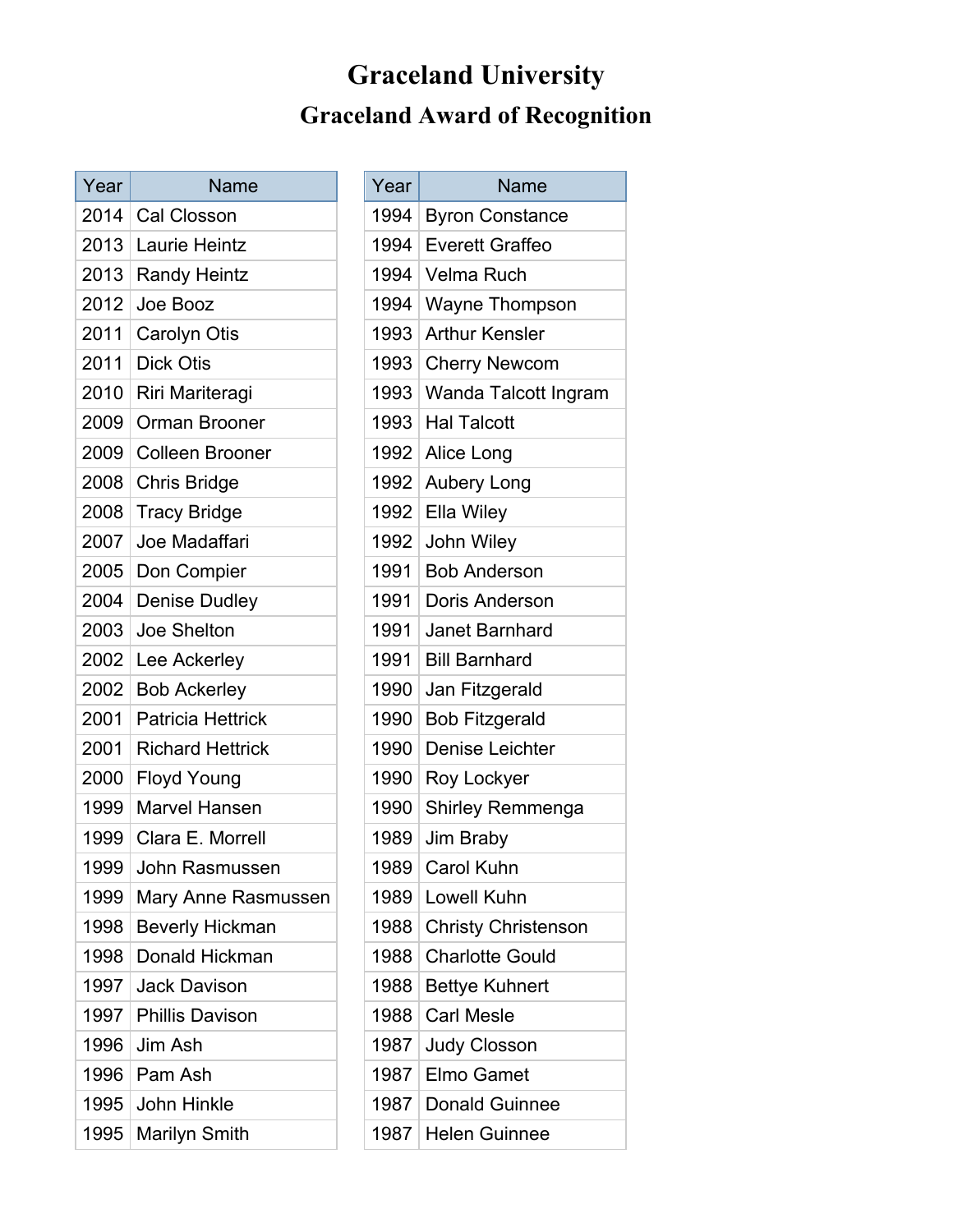# **Graceland University Graceland Award of Recognition**

| Year | Name                |
|------|---------------------|
|      | 1987   Dorothy Hice |
|      | 1987   Hal McKain   |
|      | 1987   Cleo Moon    |
|      | $1987$ JR Shaw      |
|      | 1987 Elon Tucker    |